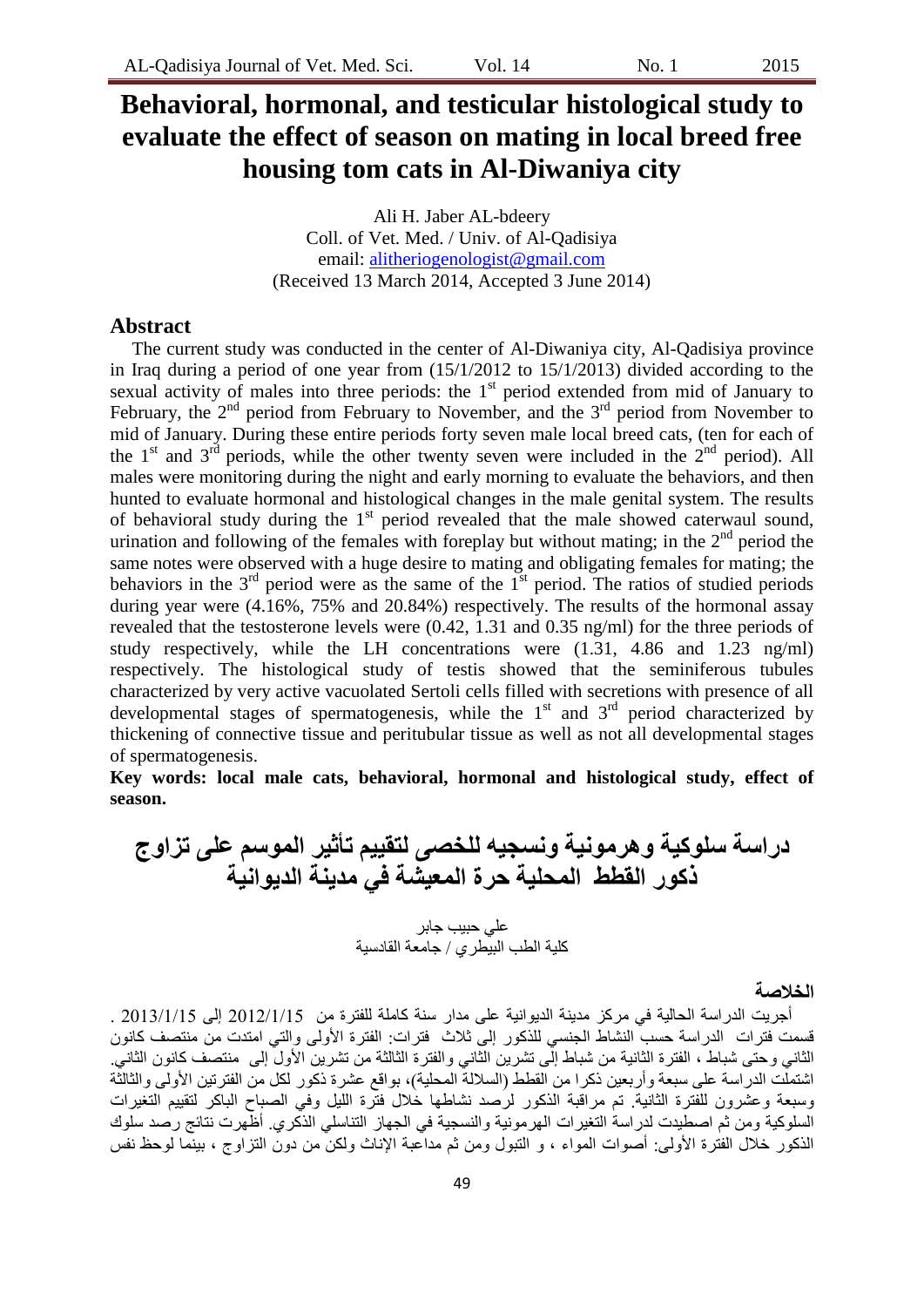السلوك في الفترة الثانية على الذكور ولكن مع رغبة جامحة للجماع وإرغام الإناث على التزاوج وكان السلوك خلال الفترة الثالثة مشابها للسلوك خلال الفترة الأولى. الّنسبة المئوية لفترات الدراسة خلال السنة كانت (4.16%75،%و20.84%) على التوالي. و على مستوى الفحص الهرموني كان مستوى هرمون التستوستيرون ng/ml ، 0.42 ng/ml 1.31 و ml/ng 0.35 فٍ اىفخشاث اىزالرت عيً اىخىاىٍ ، فٍ عُِ مبّج حشامُض اىهشٍىُ اىيىحٍُْ ml/ng1.31 ، ml/ng4.86 و ng/ml على التوالي. كما أظهرت الدراسة النسيجية للخصى خلال الْفَتَرة الثَّانيَّة من الدراسة أن النبيبات المنوية تَميزت بنشاط واضح من خلال تميز خلايا سرتولي بكبر حجمها وامتلائها بالإفرازات مع وجود جميع مراحل نمو الْحيوانات المنوية ، في حين تميزت الدراسة الشكلية لنسيج الخصية خلال الفترة الأولى والثالثة بسمك النبيبات المنوية حيث لوحظ سمك النسيج الخَلالي الضبام وكذلك عدم اكتمال في مراحل تطور الحيوانات المنوية. **الكلمات المفتاحية: ركور القطط المحلية ، دراسة سلوكية وهرمونية ونسيجية ، تأثير الموسم.**

#### **Introduction**

Domestic cats are seasonally polyestrous and the most important factor in its reproduction is increasing daylight length (1, 2, and 3). Under natural temperate photoperiod, domestic cats have estrous cycles throughout the year showing peak activity in the months with increasing photoperiod (4). Free-living non-pedigree and feral cats are seasonally polyestrous, some have regular estrous, but others may show non-regular pattern (3). Some studies consider that the tom cats are not seasonal breeder (5) and the quantity or quality of sperm of male cats are not affect by increase or decrease in photoperiod (6), but may has an effect on testicular weight (5), while others suggested that there is a moderate effect for photoperiod on sperm quantity and variation in hormone production in the tom (7) with moderate variation in serum testosterone concentration (8). The morphology of testes cells of male cats may be related to seasonal change with seasonal sperm production (9). Fertility of toms extend on all year seasons, but at the female fertility season, the behaviors of toms totally changed such as become more aggressive and wandering for long distances especially at night (10). The aim of this study was to evaluate the behavioral, hormonal and histological changes in the male genital system of male cats (Free-living nonpedigree) in the center of Al-Diwaniya city, Al-Qadisiya province.

#### **Materials and methods**

Forty seven local breed free housing male cats hunted from the streets of the center of Al-Diwaniya city were included in this study. The study was hold during a period of one year (from 15/1/2012 to 15/1/2013) and divided according to the sexual activity of the male cats into three periods including:  $1<sup>st</sup>$ period which extended from mid-January to February, the  $2<sup>nd</sup>$  period from February to November and the  $3<sup>rd</sup>$  period from November to mid-January; Ten male cats were used in the  $1<sup>st</sup>$  period and ten in the  $3<sup>rd</sup>$  period, while the other twenty seven were included in the 2<sup>nd</sup>. The cats were monitoring during the night and early morning by car touring in the streets of the city and the sexual behavior was filmed by using digital camera (Sony Cyber-Shot DSC-H70 16.1 MP Digital Still Camera with 10x Wide-Angle Optical Zoom G Lens and 3.0-inch LCD- Black) and then the male cats were hunted by a special trap made locally for that purpose and after capture general anaesthesia by i.m injection with a combination of Ketamine hydrochloride (15mg/Kg BW; Ketamine, Trittav, Germany), Xylazine (1.1mg/Kg BW; Xyla, Interchemie, Holland) and Atropine sulphate (0.05mg/Kg BW; Atropine, Al-Sharq company, Syria) (11), after that, 3 ml of blood sample from the jugular vein was drew. The blood samples were centrifuged for 20 minutes to obtain serum for hormonal assay which include testosterone and luteinizing hormone (LH) by using Tosoh AIA-360 apparatus (Tosoh company, Japan). The castration also done immediately after animal anesthetized. The tissue autopsies were fixed in 10% formalin till doing the routine histological process. The postoperative care including i.m. injection of Amoxicillin trihydrate (7mg/Kg BW; Duramox 20LA, Medmac, Amman-Jordan) for three days, then released from capture (12). **Statistical analysis:** Data were viewed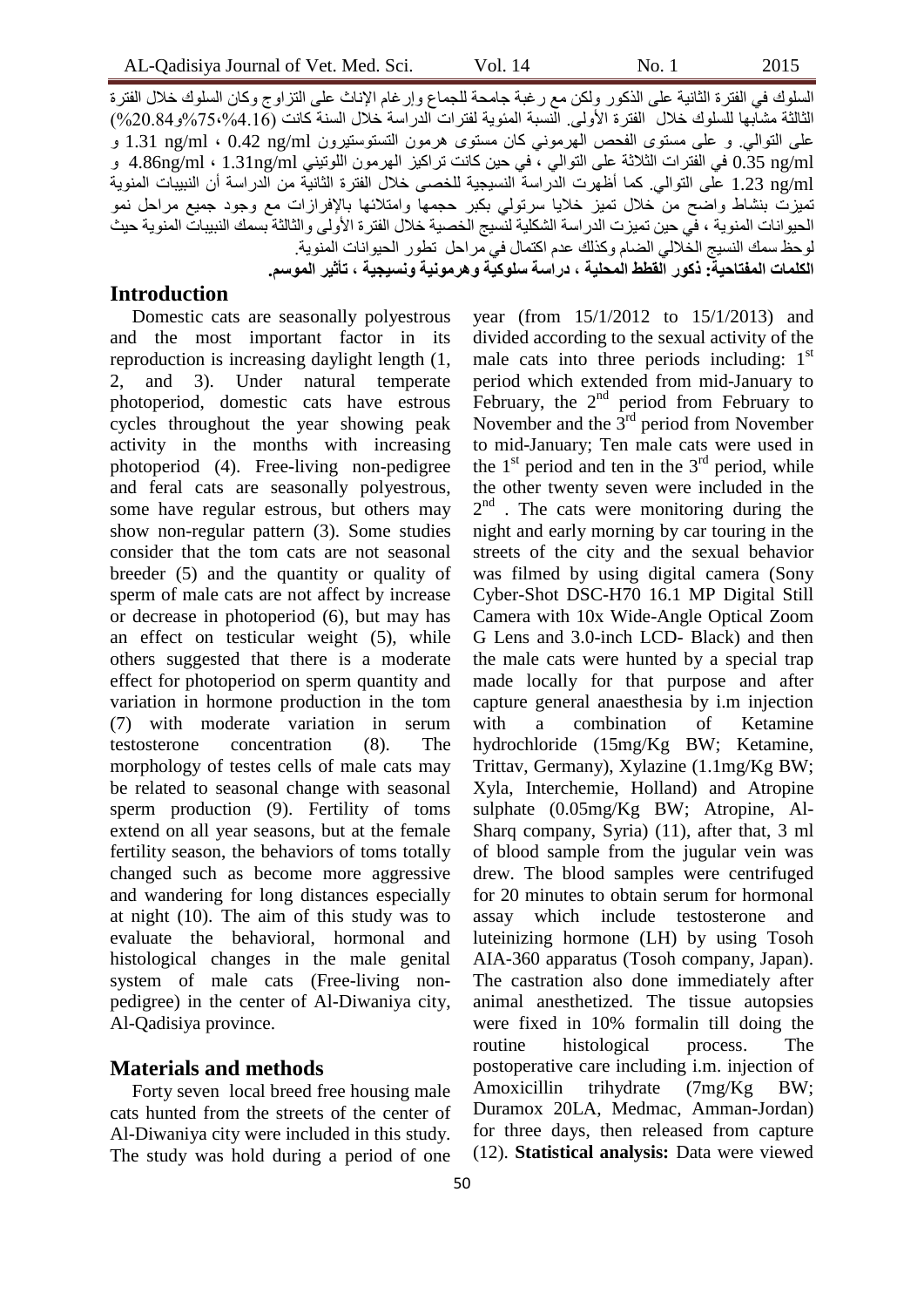as mean  $\pm$  standard error (M $\pm$ SE), and analyzed using computerized SPSS system. Statistical difference was considered

## **Results**

# **1-Behaviors of Toms:**

significant at  $p<0.05$ . (13).

The results of the  $2<sup>nd</sup>$  period showed behaviors include caterwaul sound, urination and following of the females with foreplay and mating were observed obviously. The same behaviors were observed in the  $1<sup>st</sup>$  and 3<sup>rd</sup> periods except the matting which didn't happened due to refuse of the female (table 1). The percentage of studied periods during year (mid-Jan. to Feb., Feb. to Nov. and Nov. to mid-Jan) were 4.16%, 75% & 20.84%) respectively (fig. 1).

**Table (1): The notes of behavioral study during the periods of study (mid Jan. 2012-Feb.; Feb.-Nov. and Nov.-mid Jan. 2013).**

| parameters<br>Periods | caterwaul<br>sound | Fighting | urination | <i>&amp;foreplay</i><br>Follow<br>$\Im$ | Mating | Noting of<br>dams and<br>offspring |
|-----------------------|--------------------|----------|-----------|-----------------------------------------|--------|------------------------------------|
| 1 <sup>st</sup><br>P. |                    |          |           |                                         |        |                                    |
| 2 <sup>nd</sup><br>Ρ. |                    |          |           |                                         |        |                                    |
| 3 <sup>rd</sup><br>P. |                    |          |           |                                         |        |                                    |



**(Fig. 1): The percentage of studied periods during year (mid Jan. 2012-Feb.; Feb.- Nov. & Nov.-mid Jan. 2013).**

#### **2-Hormonal study:**

The results of the hormonal assay showed that the mean levels of testosterone were  $(0.42 \pm 0.21 \text{ ng/ml}, 1.31 \pm 0.33 \text{ ng/ml} \text{ and}$  $0.35\pm0.22$  ng/ml) in the three periods respectively, while the mean concentrations of LH were  $1.31 \pm 0.47$ ,  $4.86 \pm 1.03$  and  $1.23\pm0.43$  ng/ml for the three periods respectively (table 2). Our results revealed a significant effect in  $2<sup>nd</sup>$  period as comparative with  $1<sup>st</sup>$  and  $3<sup>rd</sup>$  periods at  $(P<0.05)$ .

**Table (2): The Concentration of (Testosterone and LH) ng/ml in the serum of experimental animals, during the periods of study (mid Jan. 2012-Feb.; Feb.-Nov. & Nov.-mid Jan. 2013).**

| Hormones           | Testosterone                  | LH                            |  |
|--------------------|-------------------------------|-------------------------------|--|
|                    | $(\text{mean} \pm \text{SD})$ | $(\text{mean} \pm \text{SD})$ |  |
| Periods            | ng/ml                         | ng/ml                         |  |
| $1st$ P.           | $0.42 \pm 0.21$ <sup>a</sup>  | $1.31 \pm 0.47$ <sup>a</sup>  |  |
| $2^{nd}$ P.        | $1.31 \pm 0.33$ <sup>b</sup>  | $4.86{\pm}1.03^{b}$           |  |
| $3^{\text{rd}}$ P. | $0.35 \pm 0.22$ <sup>a</sup>  | $1.23 \pm 0.43$ <sup>a</sup>  |  |

**Different letters denote a significance difference (P<0.05).**

#### **3-Histological study:**

The results of testes histology showed that the seminiferous tubules characterized by presence of all developmental stages of spermatogenesis that include: [spermatogoneum,](http://en.wikipedia.org/wiki/Spermatogonia) primary and secondary [spermatocytes](http://en.wikipedia.org/wiki/Spermatocytes) and [spermatids](http://en.wikipedia.org/wiki/Spermatids) (fig. 2), with very active vacuolated Sertoli cell filled with secretions, as well as very active Leydig cells in the peritubular tissue (fig. 3), while the  $1<sup>st</sup>$ and 3rd period characterized by thickening of connective tissue and peritubular tissue as well as not all developmental stages of spermatogenesis were observed the [spermatogoneum,](http://en.wikipedia.org/wiki/Spermatogonia) primary and secondary [spermatocytes](http://en.wikipedia.org/wiki/Spermatocytes) (fig. 4,5), but not spermatids.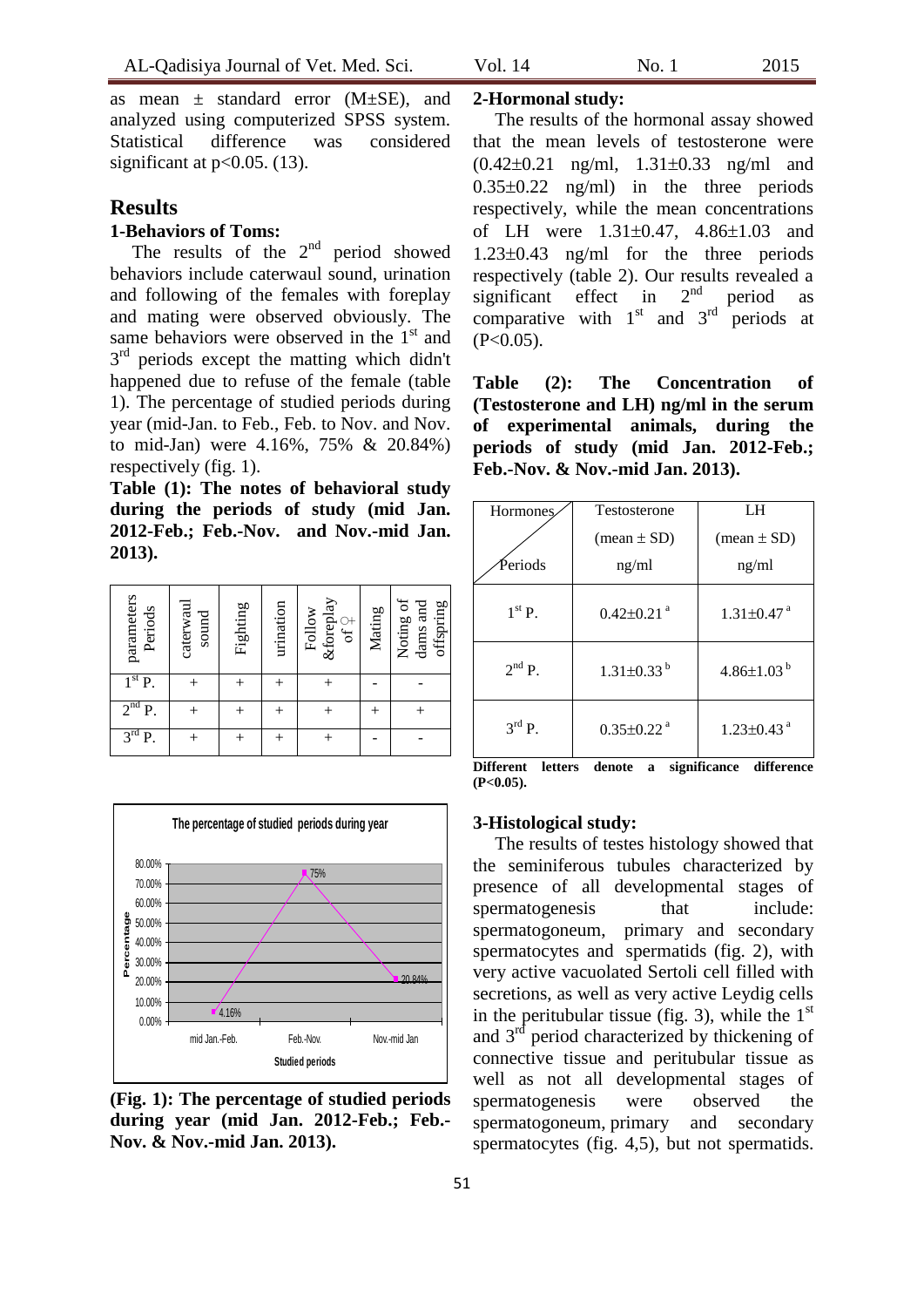

**Fig. (2): (Testis of tom) section of seminiferous tubules showed very active vacuolated Sertoli cell filled with secretion (1) with presence of all developmental stages of spermatogenesis that include: spermatogoneum (2), primary and secondary spermatocytes (3&4) and spermatids (5). H&E, 400X**.



**Fig. (3): (Testis of tom) section of seminiferous tubules showed very active vacuolated Sertoli cell filled with secretion (1), as well as very active Leydig cell in the peritubular tissue (2). H&E, 400X.**



**Fig. (4): (Testis of tom) section of seminiferous tubules showed thickening of connective tissue and peritubular tissue (1) with observation of Sertoli cell (2), spermatogoneum (3), and primary spermatocytes (4). H&E, 100X**.

## **Discussion**

#### **1-Behaviors of Toms:**

In the table (1), the results reveal caterwaul sound, urination and following of the females with foreplay and mating in  $2<sup>nd</sup>$ period, while  $1<sup>st</sup>$  and  $3<sup>rd</sup>$  periods have same behaviors except the mating, these results agree with results are obtained by (3) who found that the cat affected by season, and with (10) who found that fertility of toms extend of all year seasons, but the females



**Fig. (5): (Testis of tom) section of seminiferous tubules showed Sertoli cell (1), [spermatogoneum](http://en.wikipedia.org/wiki/Spermatogonia) (2), and primary & secondary spermatocytes (3). H&E, 400X.**

refuse mating until the beginning of breeding season (estrus phase). The periods during this study (mid-Jan. to Feb., Feb. to Nov. and Nov. to mid-Jan.) as show in fig. (1) are recode (4.16%, 75% & 20.84%) respectively, the percentages of our results are in accordance with (8) who found that natural photoperiod affect in sperm quality, as well as, compatible with (2) who mentioned